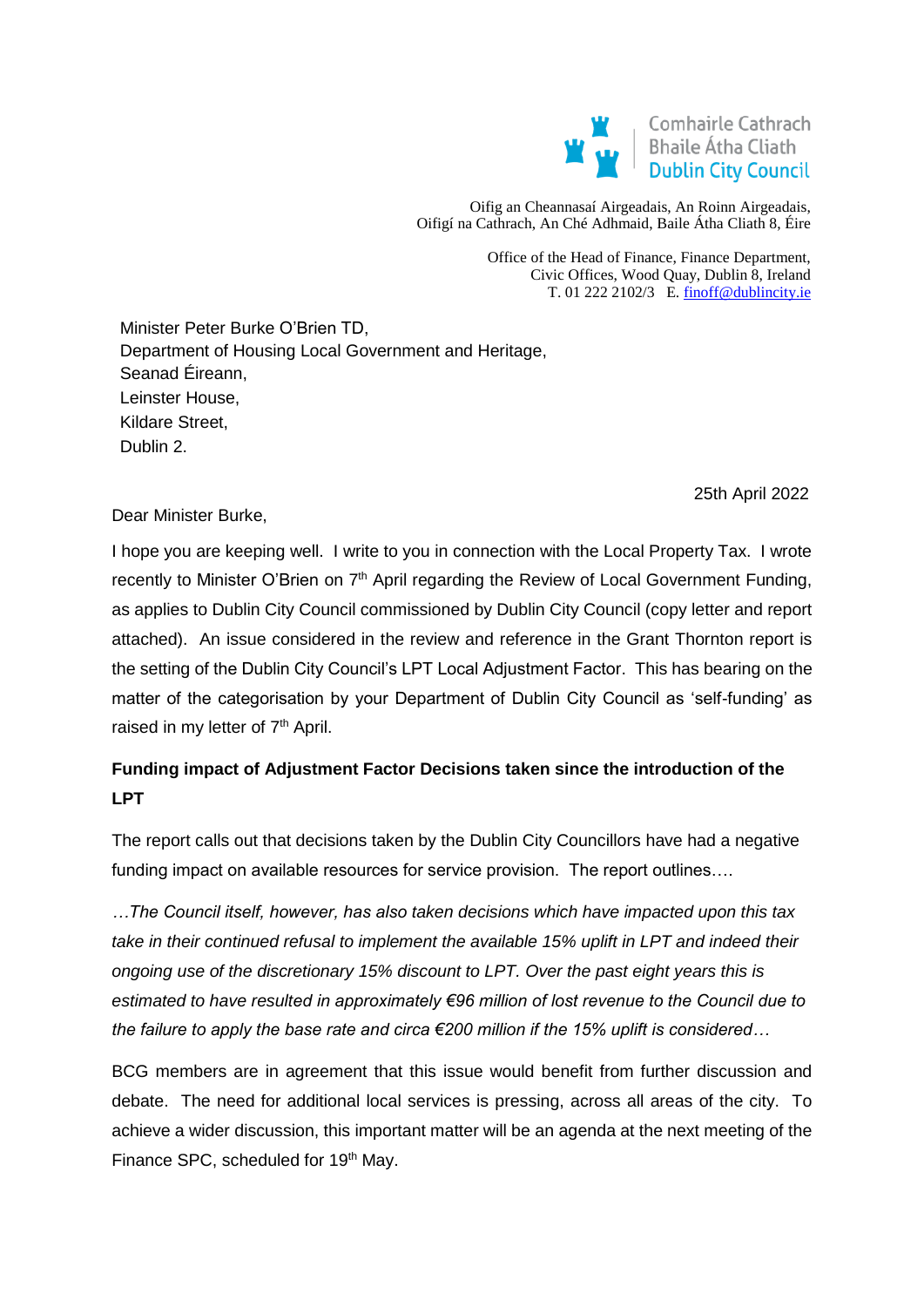#### **Concerns held around retention of additional funds**

A review finding was that concerns are held around the retention of additional funds that would be generated should the elected members of Dublin City Council not pass the full 15% reduction, as has been the case. A report extract on this is:

*…In the event that a Local Authority decides to increase LPT rates, they retain 100% of the additional LPT collected. Whereas a Local Authority that decides to reduce LPT rates, the full cost of that reduction is reflected in a reduced LPT allocation to that local authority. In recent years, Dublin City Councillors have expressed concerns that should LPT rates be increased, the additional funds would be dealt with under the 'self-funding' category resulting in no new funds to Dublin City Council…*

#### **Clarifications sought**

Schedule A to this letter provides a summary extract from the report outlining the process of deductions and determinations made externally to LPT receipts paid by Dublin City householders. By way of achieving an informed, open, transparent discussion at the SPC and other fora, it would be especially helpful for you to provide clarity on this issue. Yet the unexplained 'self-funding' categorisation applied to Dublin City Council by your Department, which implies that DCC does not require LPT funds for service provision, does not assist in making progress.

Specifically you might confirm that in the event of the elected members of Dublin City Council not applying the full reduction (-15%) to the LPT Local Adjustment Factor that the funds arising will be available to be allocated at the discretion of Dublin City Councillors and not determined by the Department through a 'self- funding' or other arrangement. I ask that in your response, you indicate that additional funds available through a lower value reduction (e.g. -10% or -5%) would be allocated at the discretion of Dublin City Councillors as much as would additional funds available through an increased rate (above the basic threshold).

Yours sincerely,

Canos Mcgratton

**Cllr Seamas McGrattan Chairperson Finance Strategic Policy Committee Dublin City Council**

\_\_\_\_\_\_\_\_\_\_\_\_\_\_\_\_\_\_\_\_\_\_\_\_\_\_\_\_\_